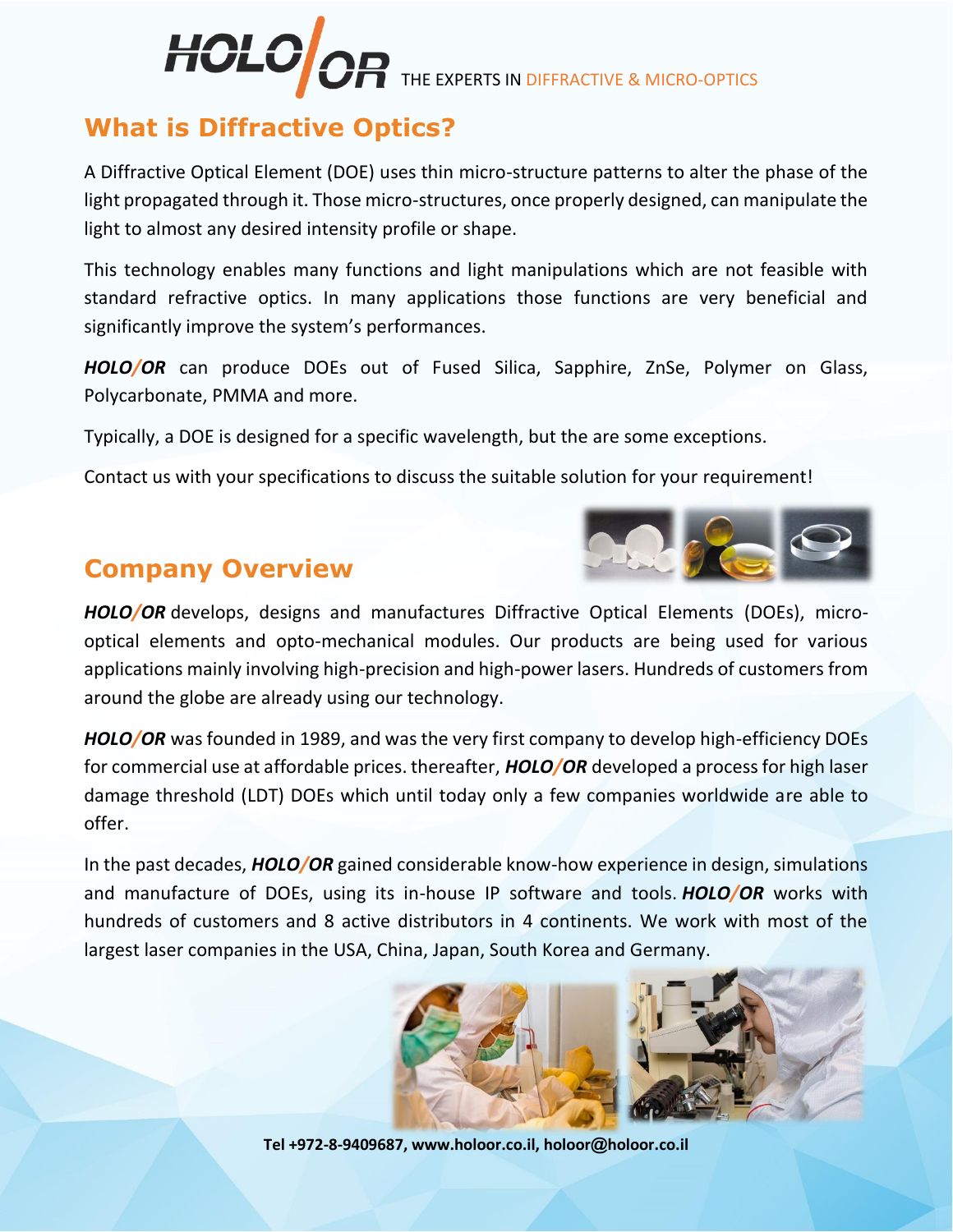

THE EXPERTS IN DIFFRACTIVE & MICRO-OPTICS

# **Beam Splitting Products**

Beam splitter elements are used to split a single laser beam into several beams, each with the same characteristics as the original beam.

*HOLO/OR*'s diffractive beam splitters can be manufactured either on a flat or plano-convex lens, producing a focused multi-spot (MS) pattern with an inter-spot distance at a specific working distance defined by the customer.

The spots pattern can be aligned in a line, matrix or in any other custom shape such as hexagon, cross, round, triangle and more.

In addition to standard beam splitters, *HOLO/OR* offers the possibility to choose the number of spots and their locations, as a part of its custom design and manufacturing capability.

Our beam splitters are used in a wide variety of Medical, Industrial, Vision and Research applications.



Accurate custom separation angle **Parallel material processing** Insensitive to X-Y-Z displacement **Fractional aesthetic treatment** Any input beam shape (SM / MM) Laser scribing (solar cells) Custom spots alignment Machine vision & 3D sensing Wavelength UV to IR Glass dicing (LCD displays)

#### Features Typical Applications

High power threshold **Real-time laser monitoring and profiling** Optional AR/AR coating Spectroscopy and microscopy

**Tel +972-8-9409687, www.holoor.co.il, holoor@holoor.co.il**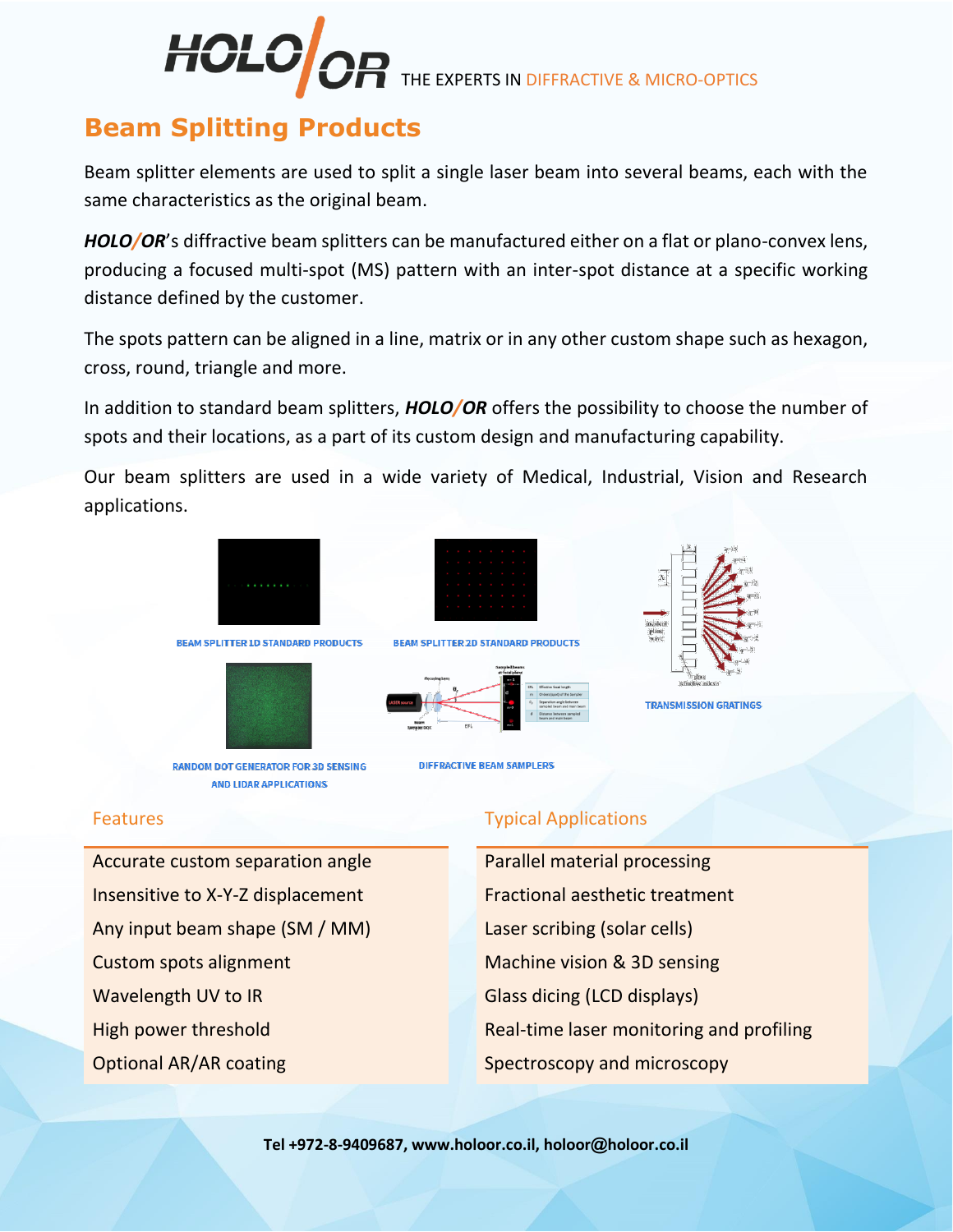# *IOLO* THE EXPERTS IN DIFFRACTIVE & MICRO-OPTICS

# **Beam Shaping Products**

Beam shaping elements are used to transform a near-gaussian incident laser beam into a **uniform-intensity** spot of either round, rectangular, square, line or other shape with sharp edges in a specific work plane.

A uniform spot enables equal treatment to a surface, excluding over/under-exposure of specific areas. In addition, the spot is characterized by a sharp transition region that creates a clear border between the treated and untreated area.

For single mode lasers, we offer the following beam shaping solutions:

DIFFUSERS STANDARD PRODUCTS

- Focal Beam Shaping: Hybrid element (lens) or module which gives a Top-Hat intensity distribution at a specific working distance (BFL of the lens or distance from exit location of the module to Top-Hat plane).
- **Angular Beam Shaping:** Optical element (window) which gives a Top-Hat intensity distribution at infinity or focal length of aberration free customer's lens.
- **M-Shaper:** Optical element (window) which gives a uniform exposure over scanned lines.



**RING SHAPERS STANDARD PRODUCTS** 

For multimode lasers, *HOLO/OR* offers a wide selection of **Flat-Top Diffusers / Homogenizers**, with shaping into round, square, line and rectangular spots. We also offer 3 families of **Ring Generators**: Vortex lenses, Diffractive Axicons and Multi-ring shapers.





Any desired output shape Surface treatments Any input beam shape (SM / MM) Aesthetic skin treatments Wavelength UV to IR **Example 20 In Laser displays and projection** Optional AR/AR coating Wafer inspection & Lithography

## Features Typical Applications

Uniform / Tailored intensity profile Laser Material processing: Cutting, Welding, Sharp edges (transfer region) Ablation, Scribing, Perforation and more) High power threshold Medical / aesthetic skin treatments Machine vision & 3D sensing

**Tel +972-8-9409687, www.holoor.co.il, holoor@holoor.co.il**